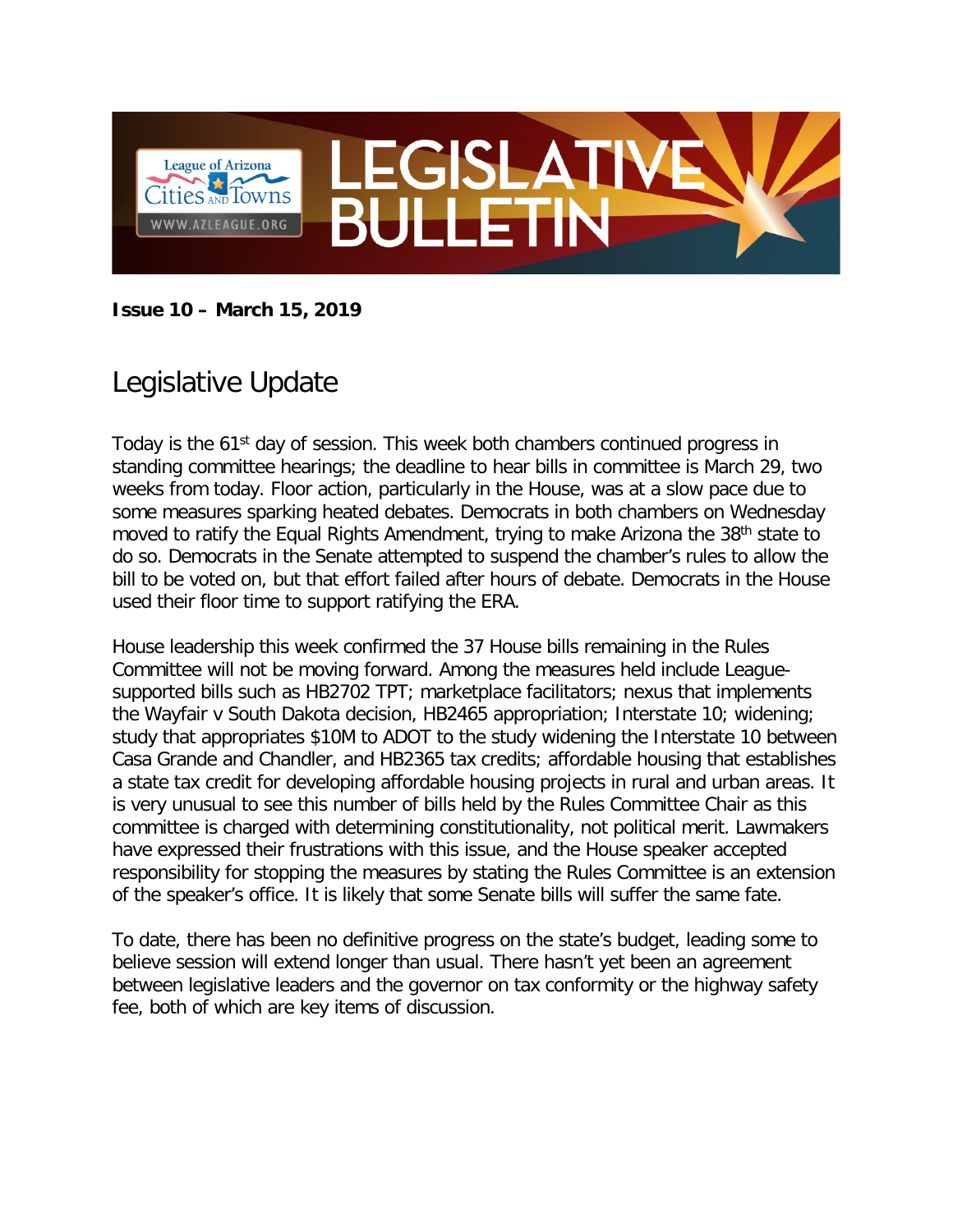# Digital Goods

This week was a busy one for discussion on SB 1460: TPT; digital goods and services sponsored by Senator Michelle Ugenti-Rita (R-Scottsdale). On Tuesday, the bill was discussed in caucus meetings where it was unanimously panned by the Democrat Caucus. In the Republican Caucus there were a few key supporters who spoke in favor of the bill, while the Senate President indicated the caucus had friends on both sides of the issue and she was hopeful all parties could come to a conclusion.

Just last week, the League offered an amendment to stakeholders that would codify in law tax treatment of certain digital products, identify specified digital goods, and provide clarity to the Department of Revenue and taxpayers. Unfortunately, the League's proposal was rejected by the bill's proponents.

On Wednesday, in the Arizona Capitol Times Yellow Sheet, President Fann was quoted as indicating there were at least 4 Republican senators opposed to SB1460 in its current form and she was not inclined to put the bill up for a vote unless she was assured it could pass. President Fann was also quoted as saying the Arizona Department of Revenue would release a projected fiscal impact of SB1460 within days that might give the legislature more direction on this issue.

As of this publication the analysis has not been made public. However, the League feels confident that the Department will find that this year's bill lacks clarity for the business community and will result in a substantial revenue impact. The League is anxious for the document to be published and stands ready to provide a response upon release.

### Short-Term/Vacation Rentals

HB2672 vacation rentals; short-term rentals; regulation, sponsored by Representative John Kavanagh (R-Fountain Hills), was voted out of the House on a vote of 41-19, with 12 Republicans joining all the Democrats to vote yes. The support was not as robust as we had hoped for (particularly among the majority caucus) but the bill is still moving.

The League is continuing to have discussions with city and town government affairs staff and other stakeholders on the language of the bill to ensure the final legislation is workable and useful to our members while still being palatable to the Arizona Department of Revenue, the responsible actors in the short-term rental industry that want to work with us, and most importantly, legislators, the Governor and their staffs.

The next hurdle is getting the bill on the agenda for the Senate Commerce committee, chaired by Sen. Michelle Ugenti-Rita (R-Scottsdale). Bolstering support for the bill in the Senate will be vital, as the debate in the House committee hearing and the final vote in the House has reduced its momentum. **If your community has a relationship with**